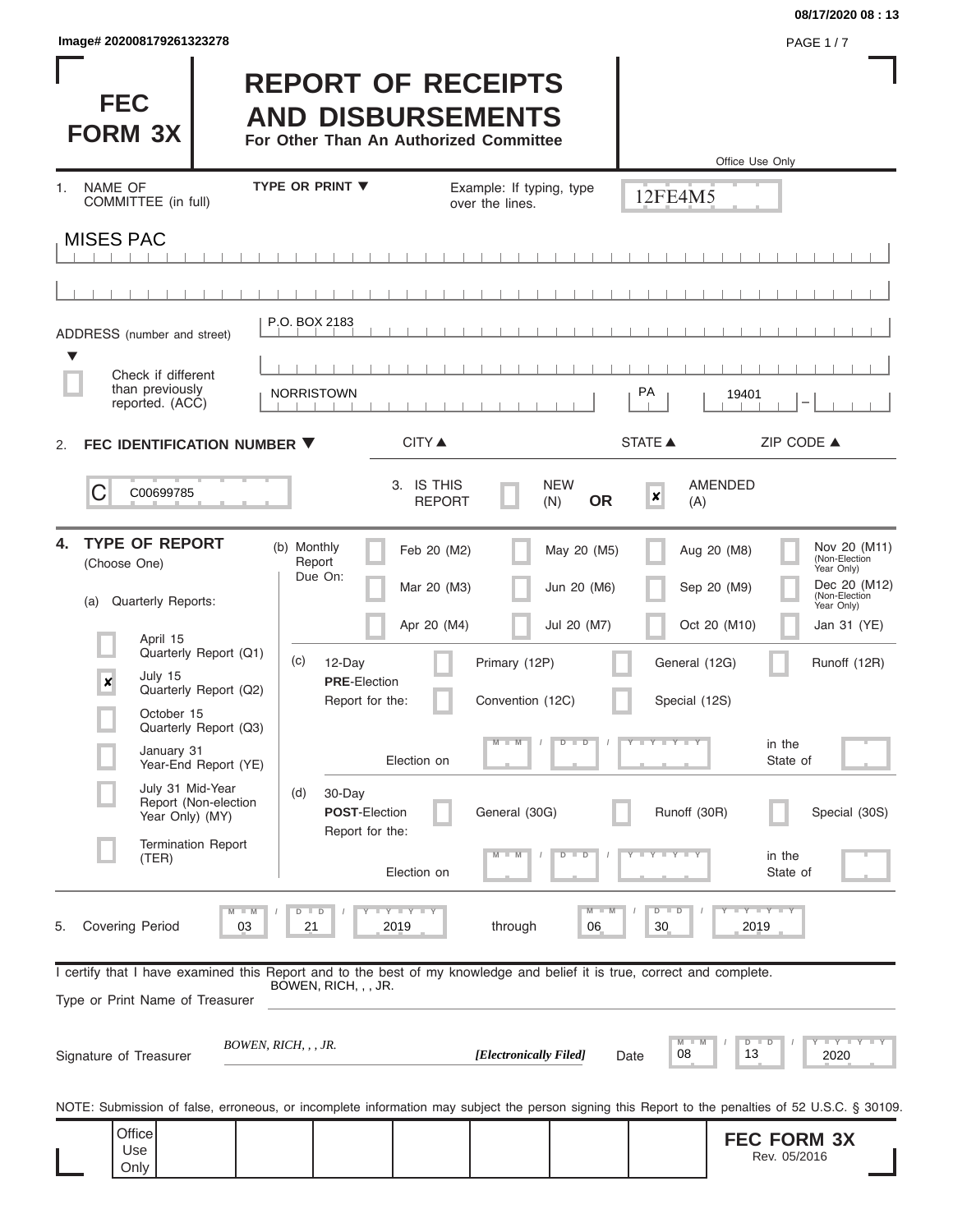|    | Image# 202008179261323279                                                                           |                                                      |                                                              |
|----|-----------------------------------------------------------------------------------------------------|------------------------------------------------------|--------------------------------------------------------------|
|    | FEC Form 3X (Rev. 05/2016)                                                                          | <b>SUMMARY PAGE</b><br>OF RECEIPTS AND DISBURSEMENTS | Page 2                                                       |
|    | Write or Type Committee Name                                                                        |                                                      |                                                              |
|    | <b>MISES PAC</b>                                                                                    |                                                      |                                                              |
|    | Report Covering the Period:<br>From:                                                                | Y I Y I<br>$M - M$<br>D<br>D<br>03<br>21<br>2019     | $\overline{\mathsf{M}}$<br>D<br>D<br>30<br>2019<br>06<br>To: |
|    |                                                                                                     | <b>COLUMN A</b><br><b>This Period</b>                | <b>COLUMN B</b><br><b>Calendar Year-to-Date</b>              |
| 6. | Cash on Hand<br>(a)<br>$-Y - Y - Y$<br>January 1,<br>2019                                           |                                                      | 0.00                                                         |
|    | Cash on Hand at<br>(b)<br>Beginning of Reporting Period                                             | 0.00                                                 |                                                              |
|    | Total Receipts (from Line 19)<br>(c)                                                                | 3188.35                                              | 3188.35                                                      |
|    | Subtotal (add Lines 6(b) and<br>(d)<br>6(c) for Column A and Lines<br>6(a) and 6(c) for Column B)   | 3188.35                                              | 3188.35                                                      |
| 7. | Total Disbursements (from Line 31)                                                                  | 139.88                                               | 139.88                                                       |
| 8. | Cash on Hand at Close of<br><b>Reporting Period</b><br>(subtract Line $7$ from Line $6(d)$ )        | 3048.47                                              | 3048.47                                                      |
| 9. | Debts and Obligations Owed TO<br>the Committee (Itemize all on<br>Schedule C and/or Schedule D)     | 0.00                                                 |                                                              |
|    | 10. Debts and Obligations Owed BY<br>the Committee (Itemize all on<br>Schedule C and/or Schedule D) | т<br>0.00                                            |                                                              |

This committee has qualified as a multicandidate committee. (see FEC FORM 1M)

#### **For further information contact:**

Federal Election Commission 999 E Street, NW Washington, DC 20463

Toll Free 800-424-9530 Local 202-694-1100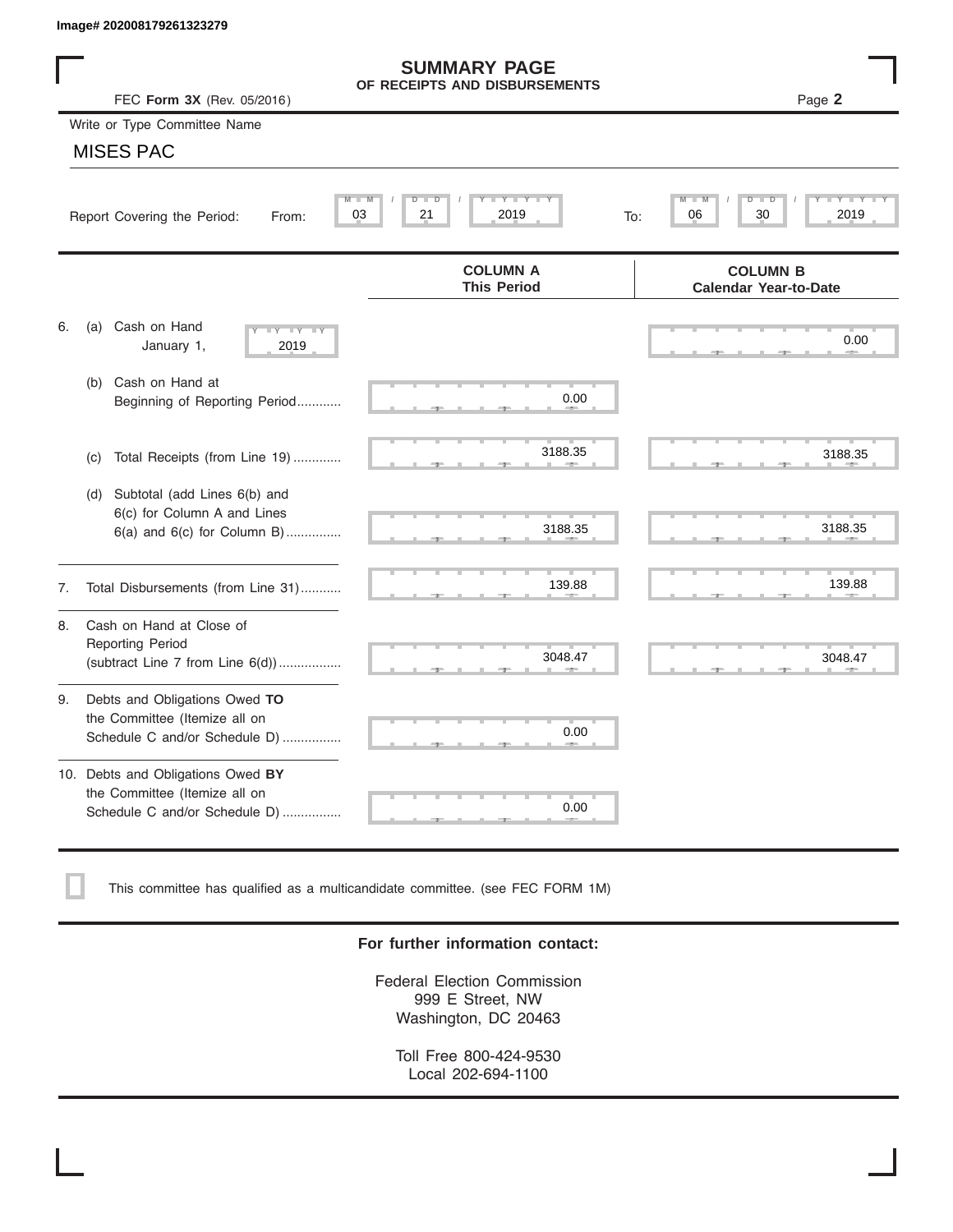## **DETAILED SUMMARY PAGE**

## MISES PAC

| Image# 202008179261323280                                 |                                                  |                                                                   |
|-----------------------------------------------------------|--------------------------------------------------|-------------------------------------------------------------------|
|                                                           | <b>DETAILED SUMMARY PAGE</b>                     |                                                                   |
| FEC Form 3X (Rev. 05/2016)                                | of Receipts                                      | Page 3                                                            |
| Write or Type Committee Name                              |                                                  |                                                                   |
| <b>MISES PAC</b>                                          |                                                  |                                                                   |
| $M \perp M$<br>03<br>Report Covering the Period:<br>From: | <b>LYLYLY</b><br>$D$ $\Box$<br>21<br>2019<br>To: | $-1$ $-1$ $-1$ $-1$ $-1$<br>$M - M$<br>D<br>ъ<br>06<br>30<br>2019 |
| I. Receipts                                               | <b>COLUMN A</b><br><b>Total This Period</b>      | <b>COLUMN B</b><br><b>Calendar Year-to-Date</b>                   |
| 11. Contributions (other than loans) From:                |                                                  |                                                                   |
| Individuals/Persons Other<br>(a)                          |                                                  |                                                                   |
| <b>Than Political Committees</b>                          | 1007.78                                          |                                                                   |
| Itemized (use Schedule A)<br>(i)                          |                                                  | 1007.78                                                           |
|                                                           | 2180.57                                          | 2180.57                                                           |
| (iii) TOTAL (add                                          |                                                  |                                                                   |
| Lines 11(a)(i) and (ii)▶                                  | 3188.35                                          | 3188.35                                                           |
|                                                           |                                                  |                                                                   |
| Political Party Committees<br>(b)                         | 0.00                                             | 0.00                                                              |
| <b>Other Political Committees</b><br>(C)                  |                                                  |                                                                   |
|                                                           | 0.00                                             | 0.00                                                              |
| Total Contributions (add Lines<br>(d)                     |                                                  |                                                                   |
| $11(a)(iii)$ , (b), and (c)) (Carry                       | 3188.35                                          | 3188.35                                                           |
| 12. Transfers From Affiliated/Other                       |                                                  |                                                                   |
|                                                           | 0.00                                             | 0.00                                                              |
|                                                           |                                                  |                                                                   |
|                                                           | 0.00                                             | 0.00                                                              |
|                                                           |                                                  |                                                                   |
| 14. Loan Repayments Received                              | 0.00                                             | 0.00                                                              |
| 15. Offsets To Operating Expenditures                     |                                                  |                                                                   |
| (Refunds, Rebates, etc.)                                  |                                                  |                                                                   |
| (Carry Totals to Line 37, page 5)                         | 0.00                                             | 0.00                                                              |
| 16. Refunds of Contributions Made                         |                                                  |                                                                   |
| to Federal Candidates and Other<br>Political Committees   | 0.00                                             |                                                                   |
| 17. Other Federal Receipts                                |                                                  | 0.00                                                              |
|                                                           | 0.00                                             | 0.00                                                              |
| 18. Transfers from Non-Federal and Levin Funds            |                                                  |                                                                   |
| (a) Non-Federal Account                                   |                                                  |                                                                   |
|                                                           | 0.00                                             | 0.00                                                              |
|                                                           |                                                  |                                                                   |
| (b) Levin Funds (from Schedule H5)                        | 0.00                                             | 0.00                                                              |
|                                                           |                                                  |                                                                   |
| (c) Total Transfers (add $18(a)$ and $18(b)$ )            | 0.00<br>an a                                     | 0.00                                                              |
| 19. Total Receipts (add Lines 11(d),                      |                                                  |                                                                   |
| 12, 13, 14, 15, 16, 17, and 18(c))▶                       | 3188.35                                          | 3188.35                                                           |
|                                                           |                                                  |                                                                   |
| 20. Total Federal Receipts                                |                                                  |                                                                   |
| (subtract Line 18(c) from Line 19) ▶                      | 3188.35<br><b>ARM</b>                            | 3188.35                                                           |
|                                                           |                                                  |                                                                   |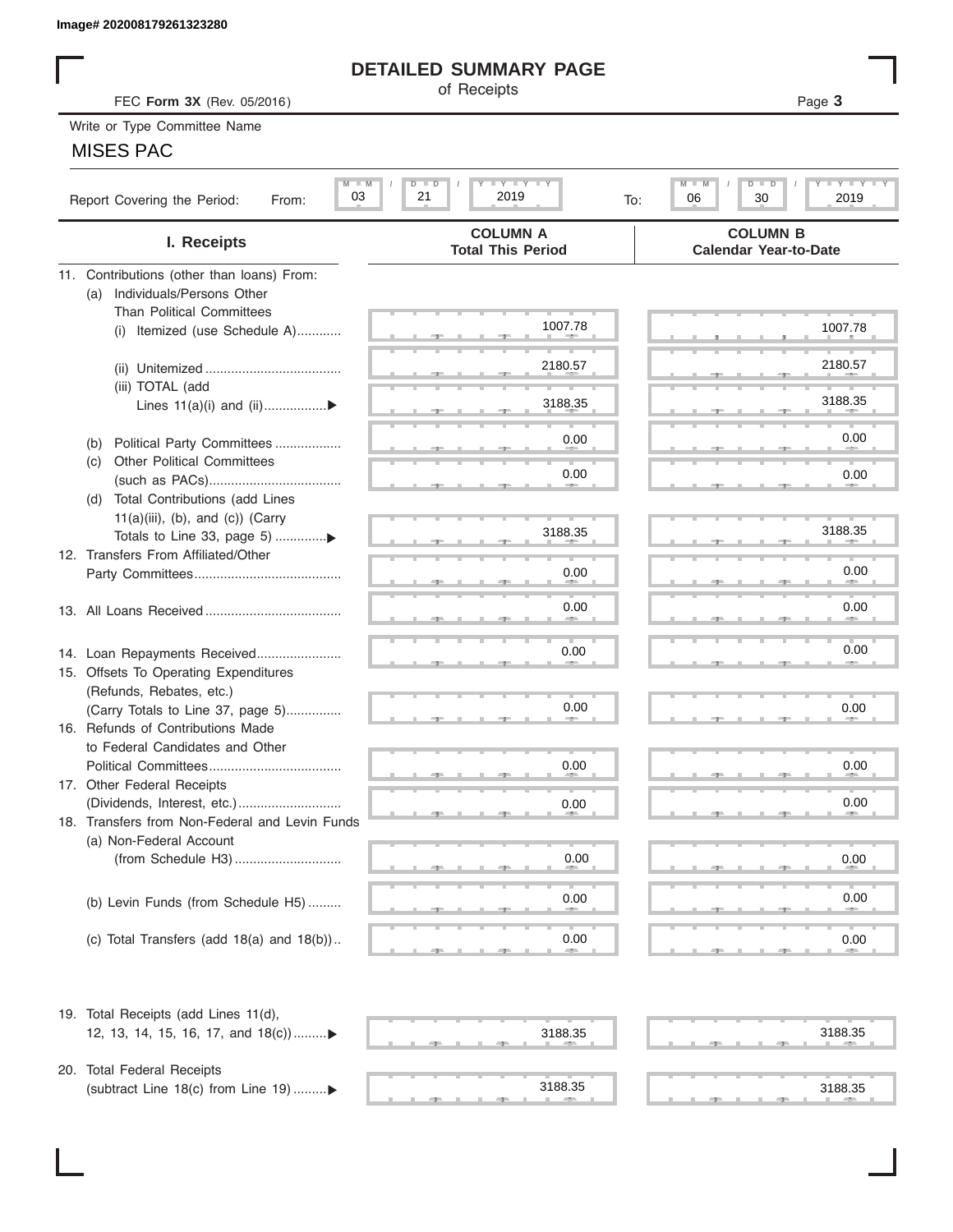I

# **DETAILED SUMMARY PAGE**

of Disbursements

|            | FEC Form 3X (Rev. 05/2016)                                                                      |                                             | Page 4                                          |
|------------|-------------------------------------------------------------------------------------------------|---------------------------------------------|-------------------------------------------------|
|            | <b>II. Disbursements</b>                                                                        | <b>COLUMN A</b><br><b>Total This Period</b> | <b>COLUMN B</b><br><b>Calendar Year-to-Date</b> |
|            | 21. Operating Expenditures:<br>(a) Allocated Federal/Non-Federal<br>Activity (from Schedule H4) |                                             |                                                 |
|            | Federal Share<br>(i)                                                                            | 0.00                                        | 0.00                                            |
| (b)        | Non-Federal Share<br>(ii)<br><b>Other Federal Operating</b>                                     | 0.00                                        | 0.00                                            |
|            |                                                                                                 | 139.88                                      | 139.88                                          |
|            | (c) Total Operating Expenditures<br>(add 21(a)(i), (a)(ii), and (b))                            | 139.88                                      | 139.88                                          |
|            | 22. Transfers to Affiliated/Other Party                                                         | 0.00                                        | 0.00                                            |
|            | 23. Contributions to<br>Federal Candidates/Committees<br>and Other Political Committees         | 0.00                                        | 0.00                                            |
|            | 24. Independent Expenditures                                                                    |                                             |                                                 |
|            | 25. Coordinated Party Expenditures                                                              | 0.00                                        | 0.00                                            |
|            | $(52 \text{ U.S.C. }$ § 30116(d))                                                               | 0.00<br>an a                                | 0.00                                            |
|            | 26. Loan Repayments Made                                                                        | 0.00                                        | 0.00                                            |
|            | 28. Refunds of Contributions To:                                                                | 0.00                                        | 0.00                                            |
|            | (a) Individuals/Persons Other<br>Than Political Committees                                      | 0.00                                        | 0.00                                            |
| (b)<br>(C) | Political Party Committees<br><b>Other Political Committees</b>                                 | 0.00                                        | 0.00                                            |
|            |                                                                                                 | 0.00                                        | 0.00                                            |
| (d)        | <b>Total Contribution Refunds</b><br>(add Lines 28(a), (b), and (c))                            | 0.00                                        | 0.00                                            |
|            | 29. Other Disbursements (Including                                                              | 0.00                                        | 0.00                                            |
|            | 30. Federal Election Activity (52 U.S.C. § 30101(20))                                           |                                             |                                                 |
|            | (a) Allocated Federal Election Activity<br>(from Schedule H6)                                   |                                             |                                                 |
|            | (i) Federal Share                                                                               | 0.00                                        | 0.00                                            |
| (b)        | Federal Election Activity Paid                                                                  | 0.00                                        | 0.00                                            |
|            | Entirely With Federal Funds                                                                     | 0.00                                        | 0.00                                            |
| (C)        | Total Federal Election Activity (add<br>Lines $30(a)(i)$ , $30(a)(ii)$ and $30(b))$             | 0.00                                        | 0.00                                            |
|            | 31. Total Disbursements (add Lines 21(c), 22,                                                   |                                             |                                                 |
|            | 23, 24, 25, 26, 27, 28(d), 29 and 30(c))                                                        | 139.88                                      | 139.88                                          |
|            | 32. Total Federal Disbursements<br>(subtract Line $21(a)(ii)$ and Line $30(a)(ii)$              |                                             |                                                 |
|            |                                                                                                 | 139.88                                      | 139.88                                          |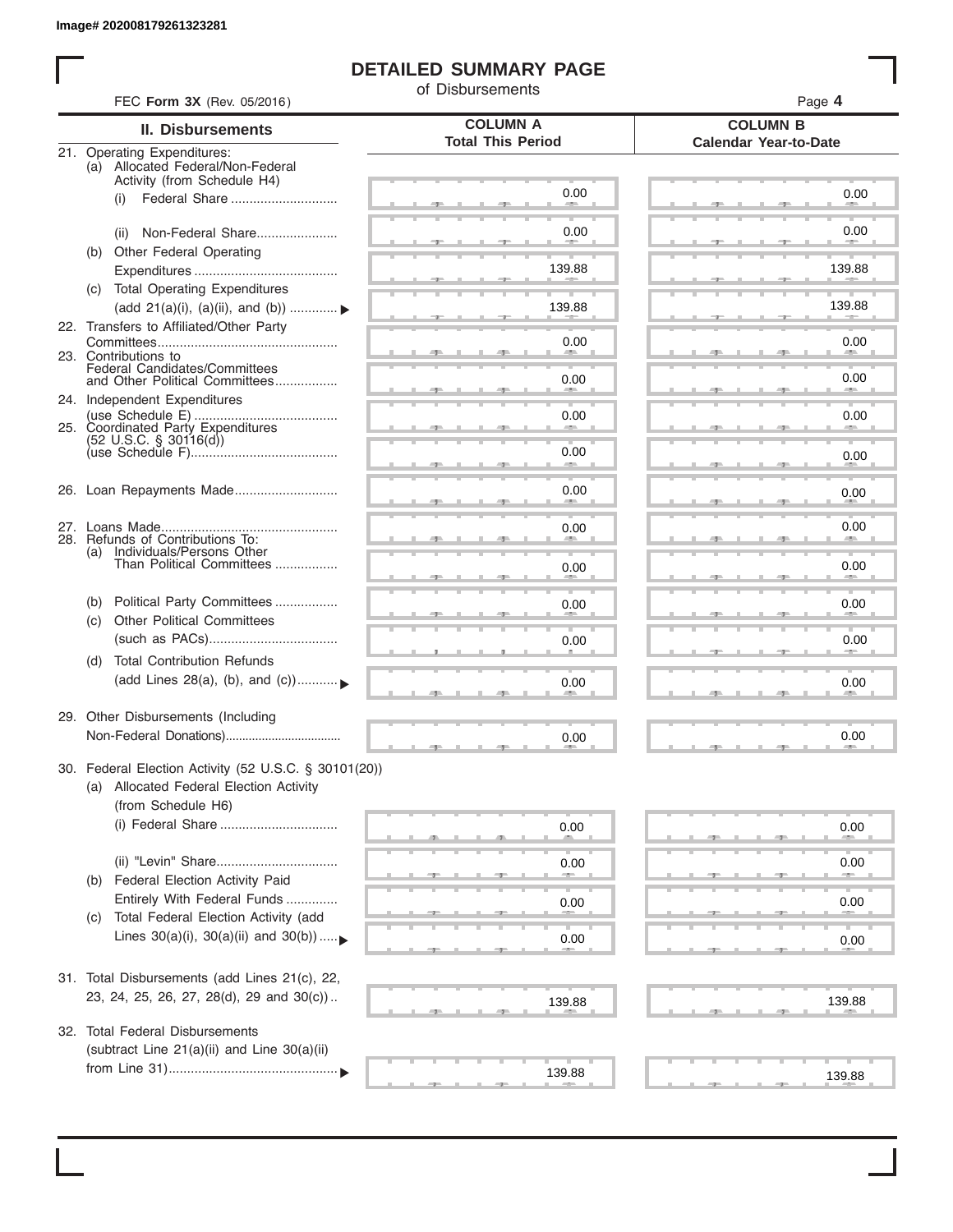ı

## **DETAILED SUMMARY PAGE**

of Disbursements

| FEC Form 3X (Rev. 05/2016)                                                     | u Disnaiscilicitus                          | Page 5                                          |
|--------------------------------------------------------------------------------|---------------------------------------------|-------------------------------------------------|
| III. Net Contributions/<br><b>Operating Expenditures</b>                       | <b>COLUMN A</b><br><b>Total This Period</b> | <b>COLUMN B</b><br><b>Calendar Year-to-Date</b> |
| 33. Total Contributions (other than loans)                                     | 3188.35                                     | 3188.35                                         |
| 34. Total Contribution Refunds                                                 | 0.00                                        | 0.00                                            |
| 35. Net Contributions (other than loans)<br>(subtract Line 34 from Line 33)    | 3188.35                                     | 3188.35                                         |
| 36. Total Federal Operating Expenditures<br>(add Line 21(a)(i) and Line 21(b)) | 139.88                                      | 139.88                                          |
| 37. Offsets to Operating Expenditures                                          | 0.00                                        | 0.00                                            |
| 38. Net Operating Expenditures                                                 | 139.88                                      | 139.88                                          |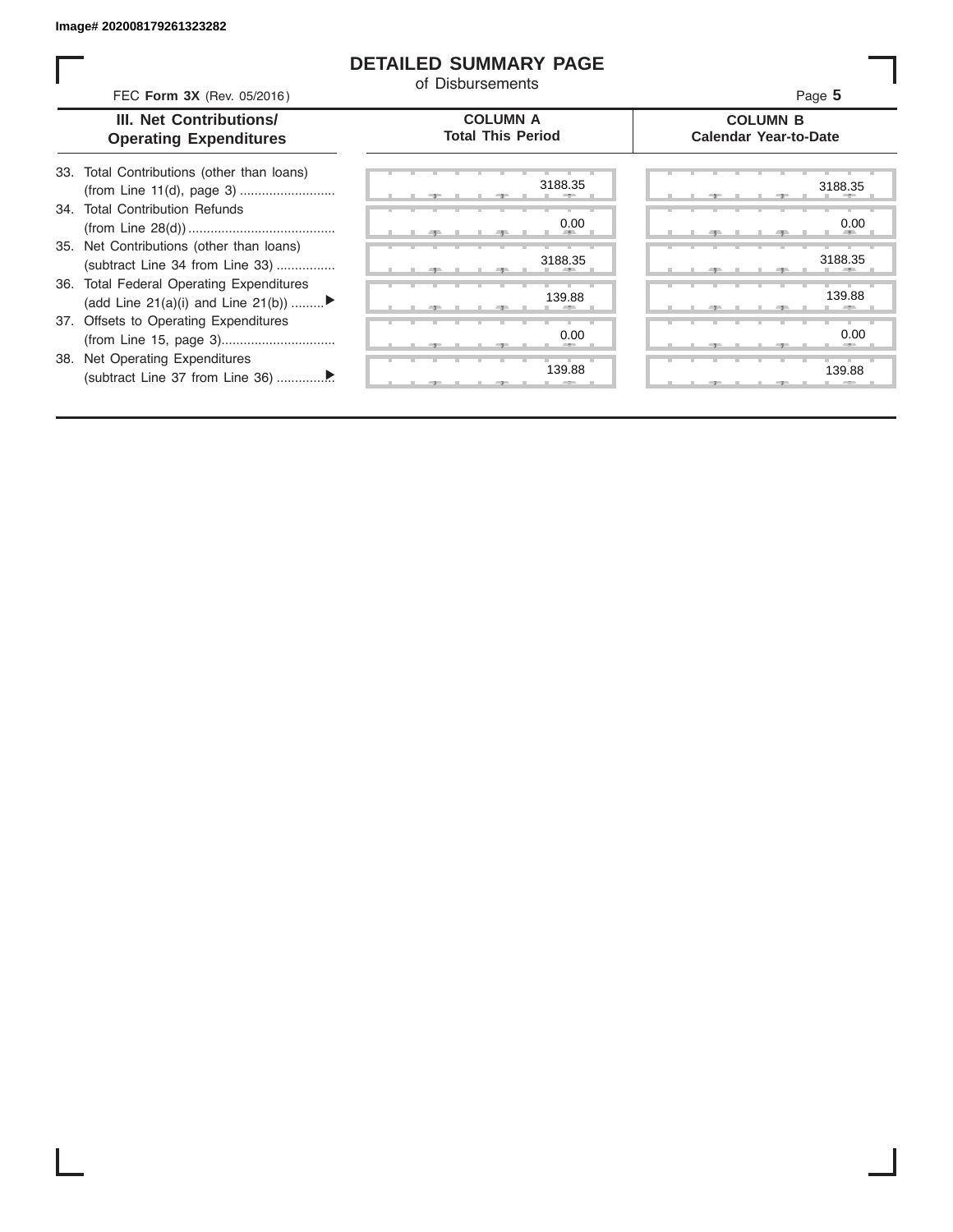# tmage# 202008179261323283<br>DAGE 6/7 (PAGE 6/7<br>**DAGE 149 A = 45 H=C B** (16 G H9 L H F 9 @ H9 8 HC '5 F 9 DC F Hz G7 < 9 8 I @ 'C F ' <del>11</del>9 A = 45 H=C B

Ī **Form/Schedule: F3XA Transaction ID :** 

> THIS AMENDMENT IS IN RESPONSE TO THE REQUEST FOR ADDITIONAL INFORMATION DATED AUGUST 15, 2019. CORRECTED CONTRIBUTION TO DISCLOSE ON CORRECT LINES 11AI AND 11AII. REMOVED ALL TRANSACTIONS DISCLOSED AS \$0.00.

**Form/Schedule: Transaction ID:**